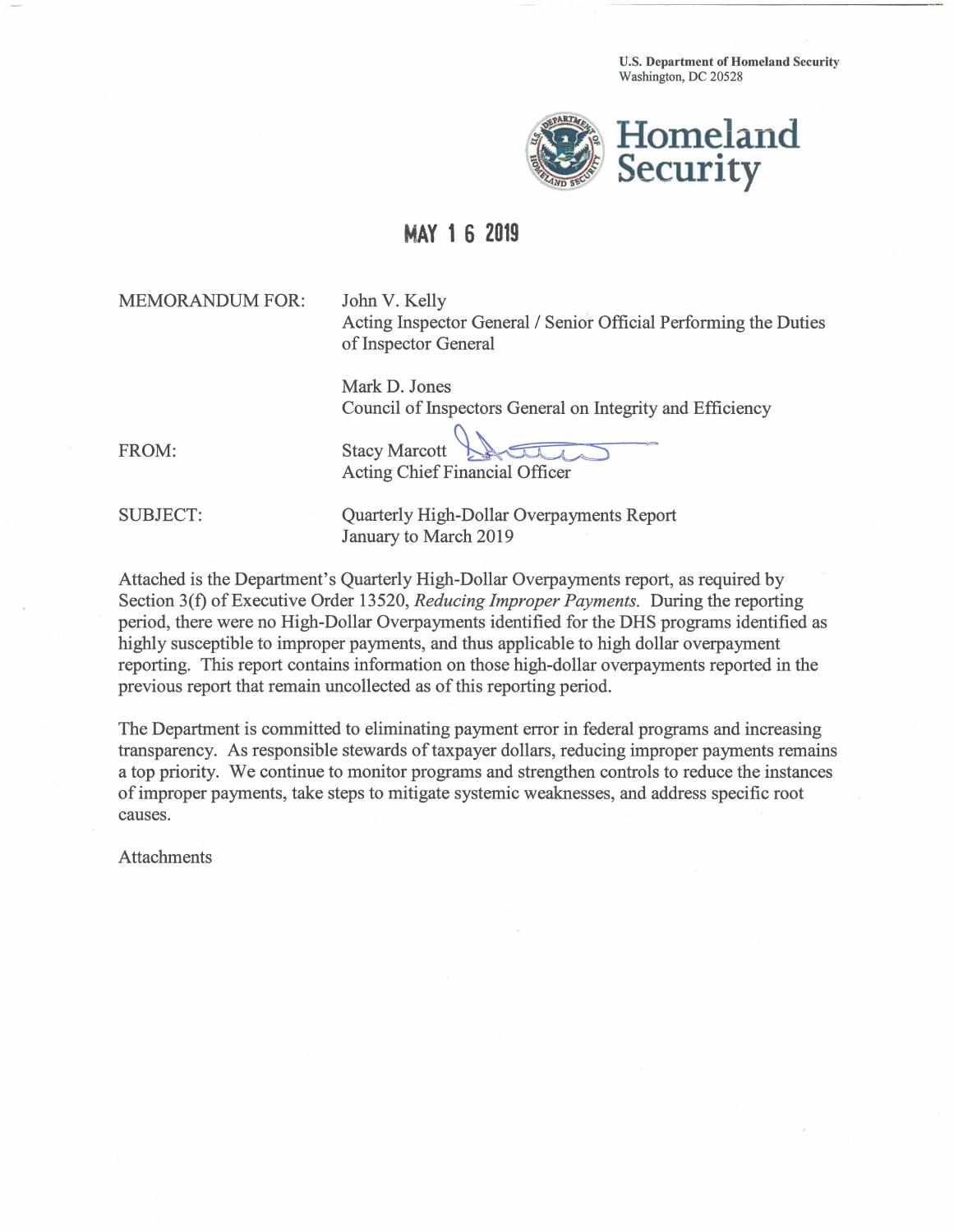#### **Department of Homeland Security High-Dollar Overpayments Report for the Current Quarter ending ( March 31, 2019 )**

| <b>Current Quarter Activity Outstanding</b> |                                                    |      |       |                   |                                                                        |                        |                                            |                                                                            |                     |                                                      |                                     |                    |                   |                       |                     |                                                      |                               |
|---------------------------------------------|----------------------------------------------------|------|-------|-------------------|------------------------------------------------------------------------|------------------------|--------------------------------------------|----------------------------------------------------------------------------|---------------------|------------------------------------------------------|-------------------------------------|--------------------|-------------------|-----------------------|---------------------|------------------------------------------------------|-------------------------------|
| Component                                   | Recipient<br><b>Type (Entity</b><br>or Individual) | City | State | Program<br>Office | <b>Treasury Fund Recovery Actions</b><br>Symbol (TFS) Taken or Planned | <b>Category (Bill)</b> | <b>Cause of</b><br>Overpayment<br>Category | Why the Overpayment Occurred And<br><b>Actions to Prevent Reoccurrence</b> | <b>Payment Date</b> | <b>High \$ Overpayment</b><br><b>Date Identified</b> | <b>Date Overpayment</b><br>Recouped | <b>Amount Paid</b> | Correct<br>Amount | Overpayment<br>Amount | Recovered<br>Amount | <b>Waived Amount</b><br>or Documentation<br>Received | Outstanding<br><b>Balance</b> |
|                                             |                                                    |      |       |                   |                                                                        |                        |                                            | N/A - No overpayments reported for the current<br>quarter                  |                     |                                                      |                                     |                    |                   |                       |                     |                                                      |                               |
|                                             |                                                    |      |       |                   |                                                                        |                        |                                            |                                                                            |                     | Total                                                |                                     | \$0.00             | \$0.00            | \$0.00                | \$0.00              | \$0.00                                               | \$0.00                        |
|                                             |                                                    |      |       |                   |                                                                        |                        |                                            |                                                                            |                     |                                                      |                                     |                    |                   |                       |                     |                                                      |                               |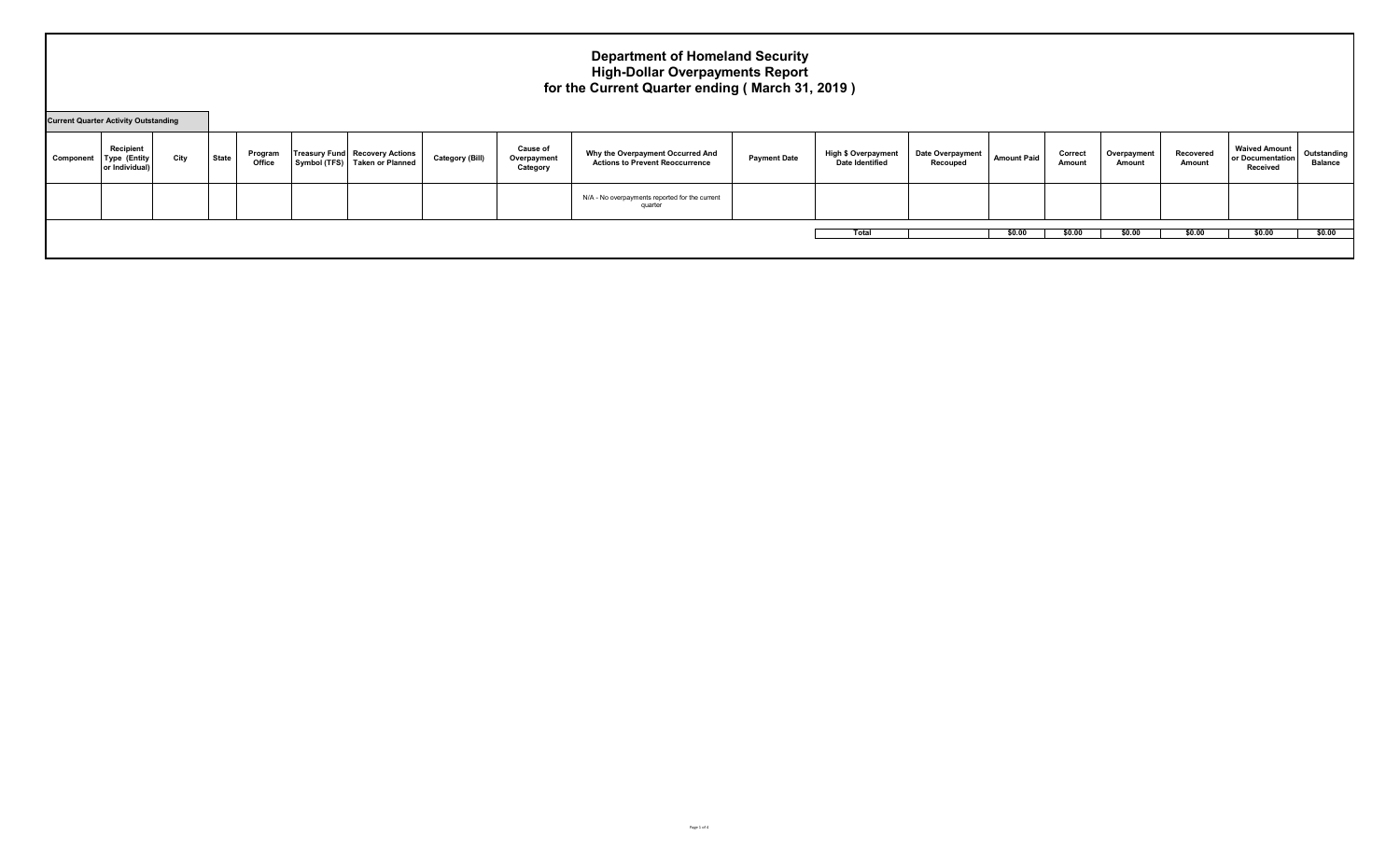#### **Department of Homeland Security Current Status of Outstanding High-Dollar Overpayments Previously Reported for the Quarter Ending( March 31, 2019 )**

**Component Recipient Type (Entity or Individual) City** State **Program(s) Responsible Recovery Action Taken or Planned Payment Date <sup>1</sup> <b>Payment Date 1 Payment Best Line Association Date Identified<sup>2</sup> Amount Paid Correct Amount Overpayment Amount Recovered Amount Outstanding Balance Days Outstanding <sup>3</sup>** FEMA | Entity | Arlington | VA Financial Management Division- Vendor Payments Coordinate with Procurement office for updated training on contract billing requirements. November 9, 2016 October 9, 2018 \$373,386.28 \$0.00 \$373,386.28 \$0.00 \$373,386.28 \$373,386.28 FEMA Entity Ashburn VA Financial Management Division- Vendor Payments Coordinate with Procurement office for updated training on contract billing requirements. March 9, 2017 Cctober 9, 2018 \$410,000.00 \$0.00 \$410,000.00 \$0.00 \$6410,000.00 \$410,000.00 \$410,000.00 \$410,000.00 173 FEMA Entity Rockville MD Financial Management Division- Vendor Payments Coordinate with Procurement office for updated training on contract billing requirements. May 17, 2017 Cctober 9, 2018 \$198,284.17 \$92,440.37 \$105,843.80 \$0.00 \$105,843.80 \$105,843.80 \$105,843.80 \$105,843.80 FEMA Entity Reston VA Financial Management Division- Vendor Payments Coordinate with Procurement office for updated training on contract billing requirements. April 19, 2017 Cctober 9, 2018 \$232,658.48 \$0.00 \$232,658.48 \$0.00 \$232,658.48 \$232,658.48 173 FEMA | Entity | Reston | VA Financial Management Division- Vendor Payments Coordinate with Procurement office for updated training on contract billing requirements. January 27, 2017 January 30, 2017 February 22, 2017 October 9, 2018 | \$3,056,859.67 | \$1,194,487.68 | \$1,862,371.99 | \$0.00 | \$1,862,371.99 | 173 FEMA Entity City of Longmont CO Public Assistance Grantee has offset subsequent payments from existing obliations in order to correct the overpayment February 13, 2017 - Cortain, 13, 2017 | October 12, 2018 | \$214,745.55 | \$96,694.74 | \$118,050.81 | \$105,817.09 | \$12,233.72 | 170<br>February 14, 2017 | October 12, 2018 | \$214,745.55 | \$96,694.74 | \$118,050.81 | \$105,817.09 | \$12,233.72 | 17 FEMA Entity Farmingtonmills MI Vendor Payment Notice of potential Debt sent to vendor for resolution of improper transaction. Transaction was improper due to nonsubmission of supporting documentation. The incentive fee for the time period of June 23, 2014 - June 27, 2014, for the vendor was 6% when it should have only received 3%. The contract , under SSPA-3 it states that they must have an error rate of less than 10% to get the 6% incentive payment and therefore would only qualify for a 3% incentive. The error rate for this period was 11%. Thus the total incentive should have been \$54,384.59 not \$108,769.17. The Bill for Collection was sent on March 8, 2018 to FEMA Finance Center by the Contracting Officer. The AON Contractor has put in Appeal and the Notice of Debt Letter. The Contracting Officer and the COR remaing engaged regarding the issue. November 25, 2014 | December 31, 2016 | \$108,769.17 | \$54,384.59 | \$54,384.58 | \$0.00 | \$54,384.58 | 820 **Total \$4,594,703.32 \$1,438,007.38 \$3,156,695.94 \$105,817.09 \$3,050,878.85 Debts Under Collection by DHS**

For multiple payments consolidated into one identified quarterly high dollar overpayment to the individual or entity, all payment dates are noted. Payment dates set as the PARS Transaction Date for Homeland Security Grant

2) As part of the IPIA review, DHS Components review prior fiscal year disbursements for the identified programs. As such, the FY2018 IPIA review examined FY2017 disbursements. For high dollar overpyaments identified throu were verified through the DHS HQ quality review process and extrapolated out as final testing results. Note that updates to testing results were taken by FEMA up until this point in order to allow FEMA programs the most ex

3) Days outstanding calculated as the days between when the payment was identified and the current quarter end date.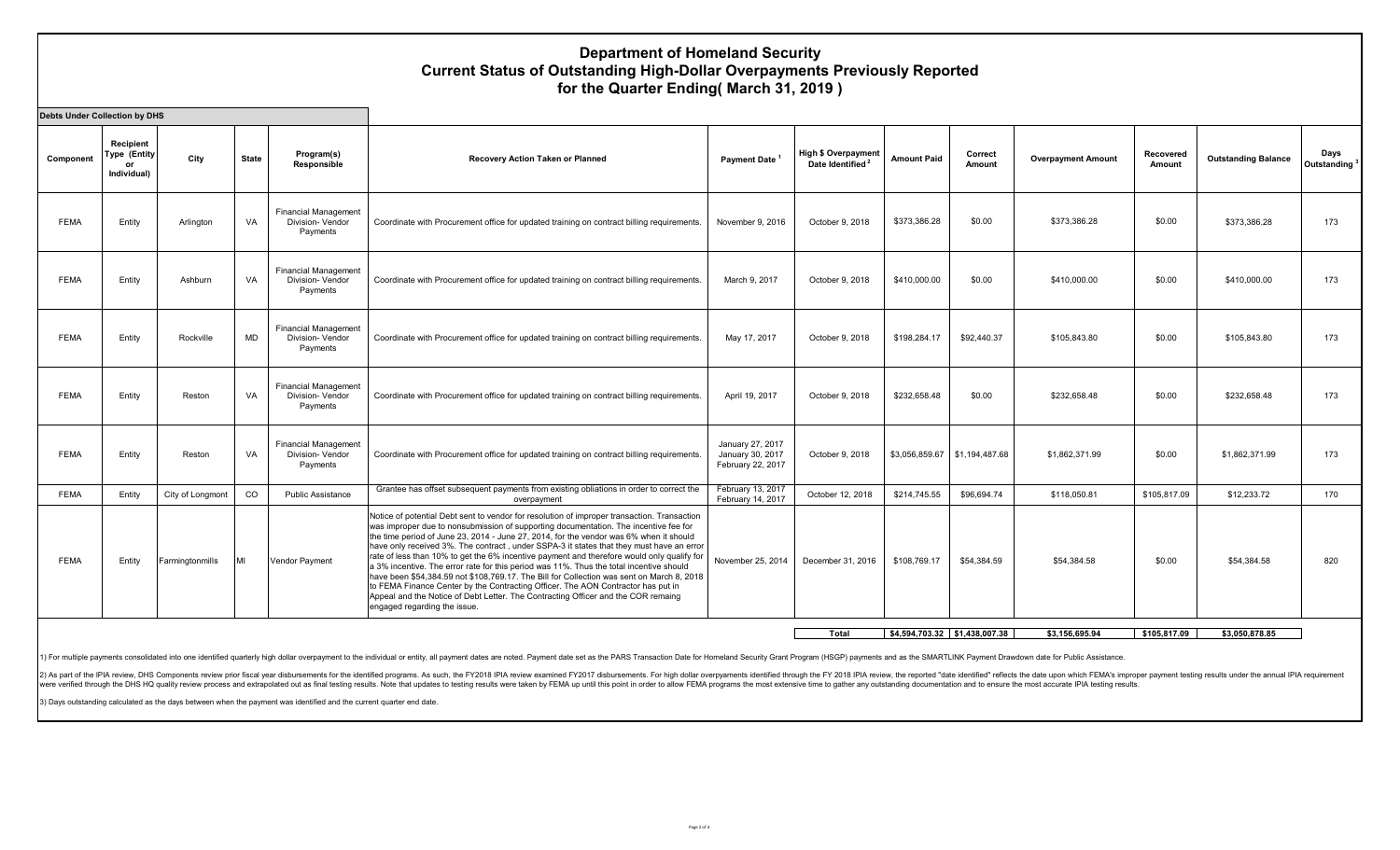# **Department of Homeland Security Current Status of Outstanding High-Dollar Overpayments Previously Reported for the Quarter Ending ( March 31, 2019 )**

**Debts Sent to Treasury Offset Program for Collection**

| Debts Sent to Treasury Offset Program for Collection |                                                |      |       |                           |                                                         |                     |                                                      |                    |                   |                       |                     |                               |                     |
|------------------------------------------------------|------------------------------------------------|------|-------|---------------------------|---------------------------------------------------------|---------------------|------------------------------------------------------|--------------------|-------------------|-----------------------|---------------------|-------------------------------|---------------------|
| Component                                            | Recipient<br>Type<br>(Entity or<br>Individual) | City | State | Program(s)<br>Responsible | Recovery Action Taken or Planned                        | <b>Payment Date</b> | <b>High \$ Overpayment</b><br><b>Date Identified</b> | <b>Amount Paid</b> | Correct<br>Amount | Overpayment<br>Amount | Recovered<br>Amount | Outstanding<br><b>Balance</b> | Days<br>Outstanding |
|                                                      |                                                |      |       |                           | N/A - No prior overpayments referred to Treasury Offset |                     |                                                      |                    |                   |                       |                     |                               |                     |
|                                                      |                                                |      |       |                           |                                                         |                     |                                                      | \$0.00             | \$0.00            | \$0.00                | \$0.00              | \$0.00                        |                     |